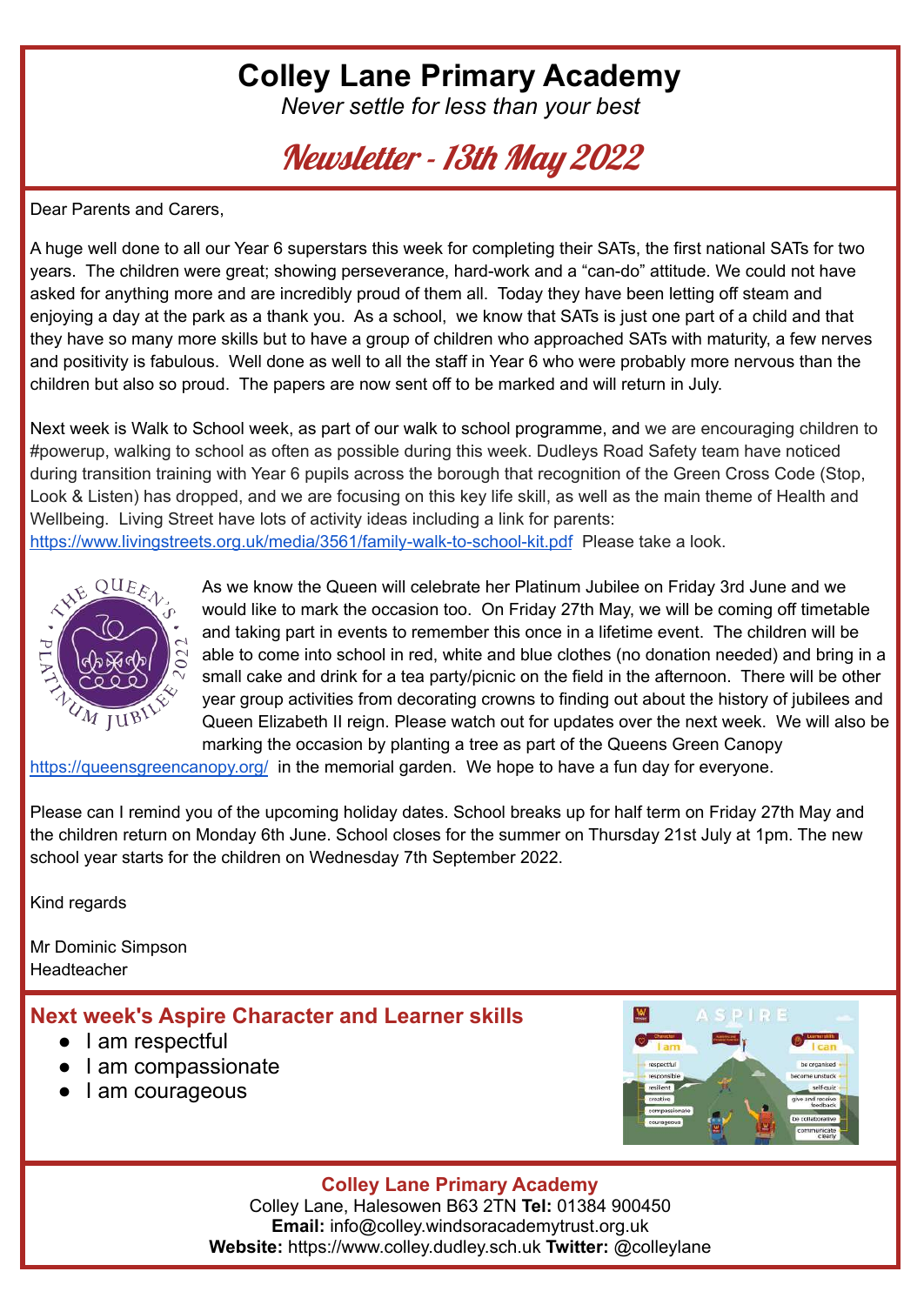| <b>Key Dates</b>                                                                                                                                                                                                       | <b>Reminders</b>                                                                                                                                                                                                                                                                                                        |  |  |
|------------------------------------------------------------------------------------------------------------------------------------------------------------------------------------------------------------------------|-------------------------------------------------------------------------------------------------------------------------------------------------------------------------------------------------------------------------------------------------------------------------------------------------------------------------|--|--|
| Monday 16th May - Young Voices Concert<br>Friday 27th May - Jubilee Celebration Day                                                                                                                                    | <b>School start and finish times</b><br>Start time - All years - Doors open at 8.40am, school<br>starts at 8.55am                                                                                                                                                                                                       |  |  |
| (Wear red, white and blue)<br>Monday 30th May - Friday 3rd June - Summer<br><b>Half Term</b><br>Monday 6th - Wednesday 8th June - Year 6<br><b>PGL Residential Trip</b><br>Monday 13th June - Year 4 Think Tank Museum | Finish time - Reception and KS1 - 3.05pm. All KS2 -<br>3.15pm<br><b>School Trips</b><br>If your child has a trip coming up, can you please<br>ensure that you give consent and make any payments<br>on ParentMail before the given deadline.<br>Tuck Money - KS2 Please note there has been a slight<br>price increase. |  |  |
| Trip<br>Thursday 15th June - Year 5 ArtsMark Trip<br>Friday 17th June Nursery Reception and Year 6<br>Photos                                                                                                           | Can parents please check their ParentMail account to<br>make sure there is money if they would like their child<br>to have tuck at break time. Please note that this also<br>applies to families who receive free school meals. Items<br>are 40p each, other than the Milkshakes which are 45p.                         |  |  |
| Thursday 23rd June - Dance 'Frozen' Theatre<br>Trip to London<br>Monday 27th June - INSET Day - School Closed<br>Tuesday 28th June - Year 1 Sycamore                                                                   | <b>Names in Coats</b><br>Can we remind all parents / carers to make sure<br>children bring a coat to school with their name on. We<br>do still have limited coats available to buy from the<br>school office for just £5.                                                                                               |  |  |
| <b>Adventure Centre Trip</b><br>Friday 1st July - Year 6 Drayton Manor Trip                                                                                                                                            | Uniform<br>Please can all children's uniforms, coats, water bottles<br>and lunch boxes be labelled with their child's full name.                                                                                                                                                                                        |  |  |
| Last day Thursday 21st July closing at 1pm<br>$\bullet$<br>Nursery morning session only                                                                                                                                | PE<br>All children are to come into school with their PE kits on<br>their PE days.                                                                                                                                                                                                                                      |  |  |
| Friday 22nd July - Tuesday 6th September -<br><b>Summer Holidays</b>                                                                                                                                                   | Parking<br>Can we remind you that the car park is for staff only. If<br>you need to use the car-park, please see the office for a<br>parking permit. Please do not park in the disabled bays<br>unless you have a blue badge.                                                                                           |  |  |

## Iris ParentMail

ParentMail is our main communication platform where you will receive emails from Mr Simpson, the office and teachers keeping you informed of school events, trips and class news. You can also report absences, book and pay for Breakfast and After School Clubs and purchase uniforms.

We encourage all parents to register if you haven't already. For those who haven't and if you have an email address, you will be receiving a verification email soon via your emails. Please follow the link on the email to register. You will get notification when we send out forms for trips, all payments will be via Parentmail. Please contact the school office if you need any assistance.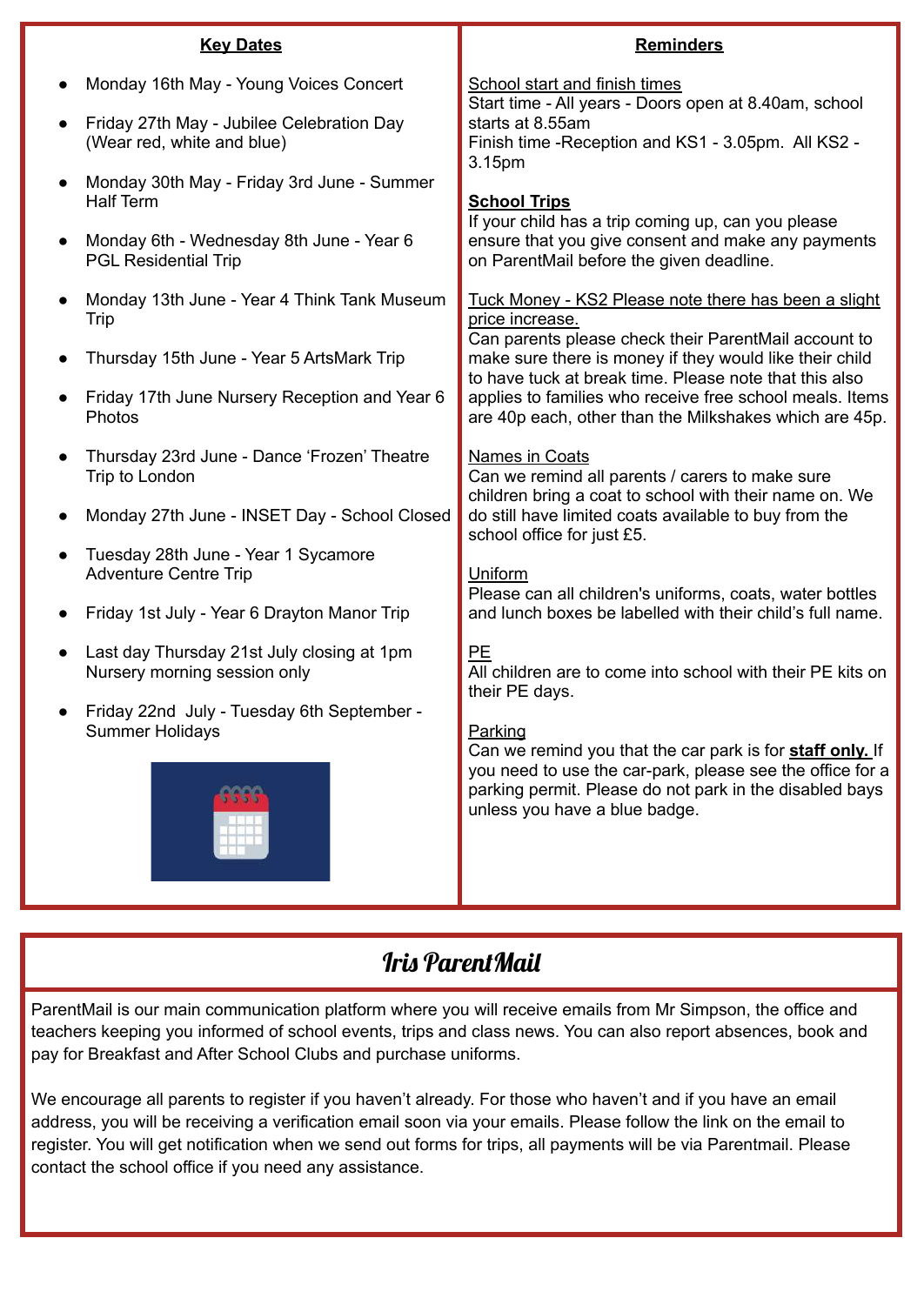## General Reminders

#### School Dinners

Just a reminder that you no longer need to book meals in advance, children can choose what they would like to eat on the day at the counter. Parents will still need to ensure that there is money in their child's ParentMail account but children will indicate they are having a hot dinner on the day in registration.Next week will be **Week 2 Menu, please see below:**



The menus rotate on a 3 week cycle and all menus can be found on the website under 'School Life' then 'Essential Information'. You can also pick up a copy from the school office.

#### Asthma

Just a reminder that if your child needs an inhaler in school, please can you come to the office to fill in the relevant paperwork. You will be asked to leave one inhaler in school.

#### Class Dojo

Please sign up to Class Dojo this weekend using the letter provided from school. For more information please see your child's class teacher or the school office.

PE Days

Nursery - Wednesday

Reception - Monday

Year 1 - Wednesday

Year 2 - Thursday

Year 3 - Monday and Tuesday

Year 4 - 4R & 4K Monday and Thursday, 4H - Wednesday and Thursday

Year 5 - Tuesday and Friday

Year 6 - Wednesday and Friday

### **Walk to School**

Well done to all the children and families who have been walking to school this May. Next week is Walk to School Week. We are encouraging children to #powerup and walk to school as often as possible during this week.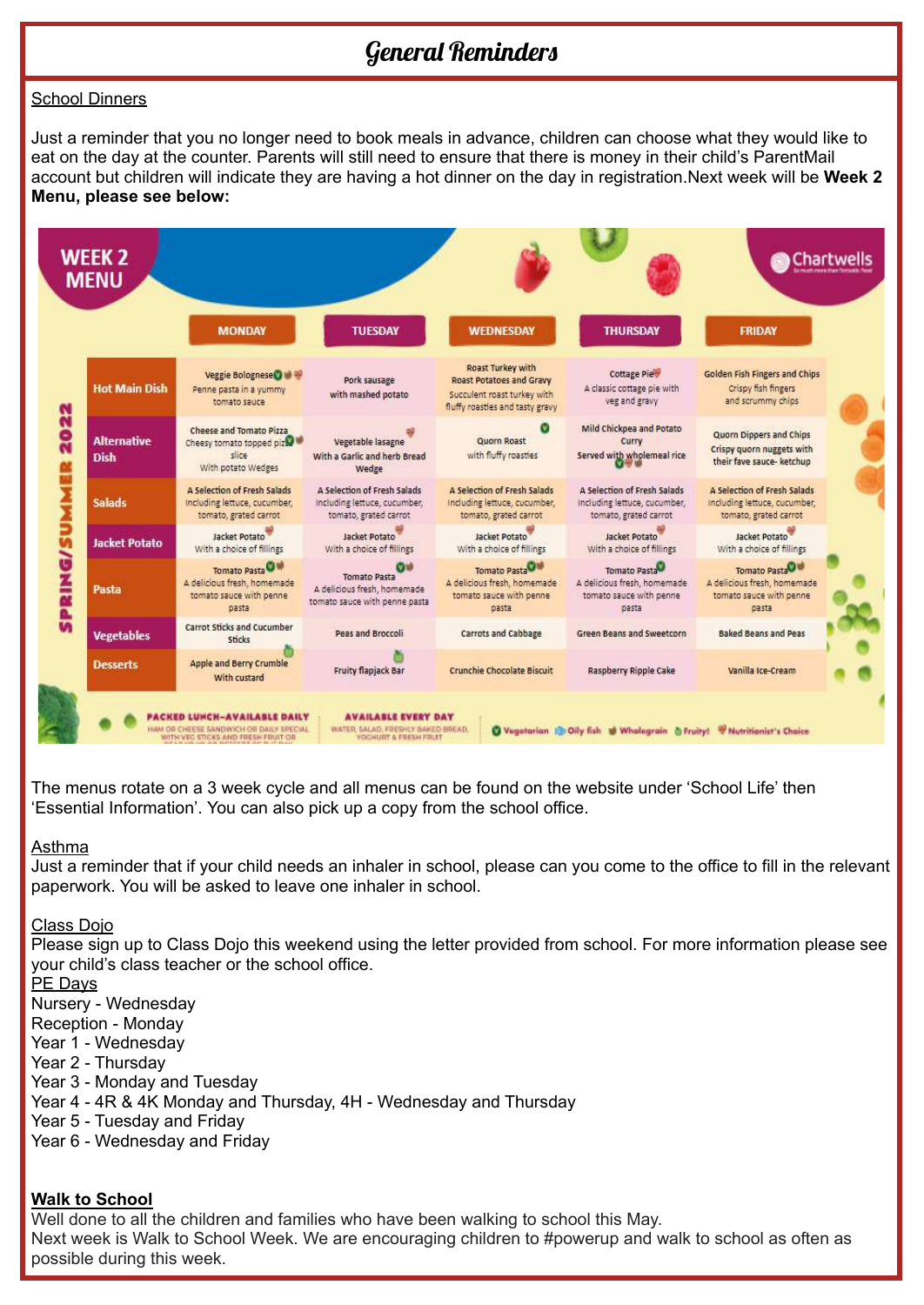Children will also be taking part in walking activities during PE lessons to promote the benefits of daily walking.

As part of Walk to School week, we would like you to take a photo of your child or family walking to school and email it to info@colley.windsoracademytrust.org.uk where we will share your photos on twitter and dojo. If you would not like the photo to be shared on twitter, please communicate this in the email.



# **Attendance**

### If your child is going to be absent from school for any reason please let us know as soon as possible by:

- Calling 01384 900450 and speaking to a member of staff or leaving a message.
- Sending an email to [attendance@colley.windsoracademytrust.org.uk](mailto:attendance@colley.windsoracademytrust.org.uk)
- Reporting their absence via the ParentMail App.

Please be aware you **must** report your child's absence **every day** that they are unable to attend school. Thank you.

#### **Medical Evidence**

Justy to clarify If you have recently been asked to provide medical evidence when your child is absent from school, this can include;

- A GP, NHS or practitioner note or letter
- An appointment card, slip or text
- A photograph of labelled, prescribed medication, Alternatively you can show this medication to the office.

If you cannot provide any of these as evidence the absence will stay as unauthorised..

### **Appointments**

Just a quick reminder that any routine medical and dental appointments should be booked for before or after school, or during school holidays. It is very disruptive to children's learning when we have to remove a child from class during lesson time.

### **Covid Absences**

If your child has a positive covid test result, the current public health advice is still for them to stay at home and avoid contact with other people.

The isolation period is still 5 full days. If your child tests negative with a lateral flow test on both day 5 and day 6 and they do not have a temperature, they can return to school immediately on day 6. If the result of either of their tests is positive, they should continue to self-isolate until they get negative results from two Lateral Flow tests on consecutive days or until they have completed 10 full days of self-isolation, whichever is earliest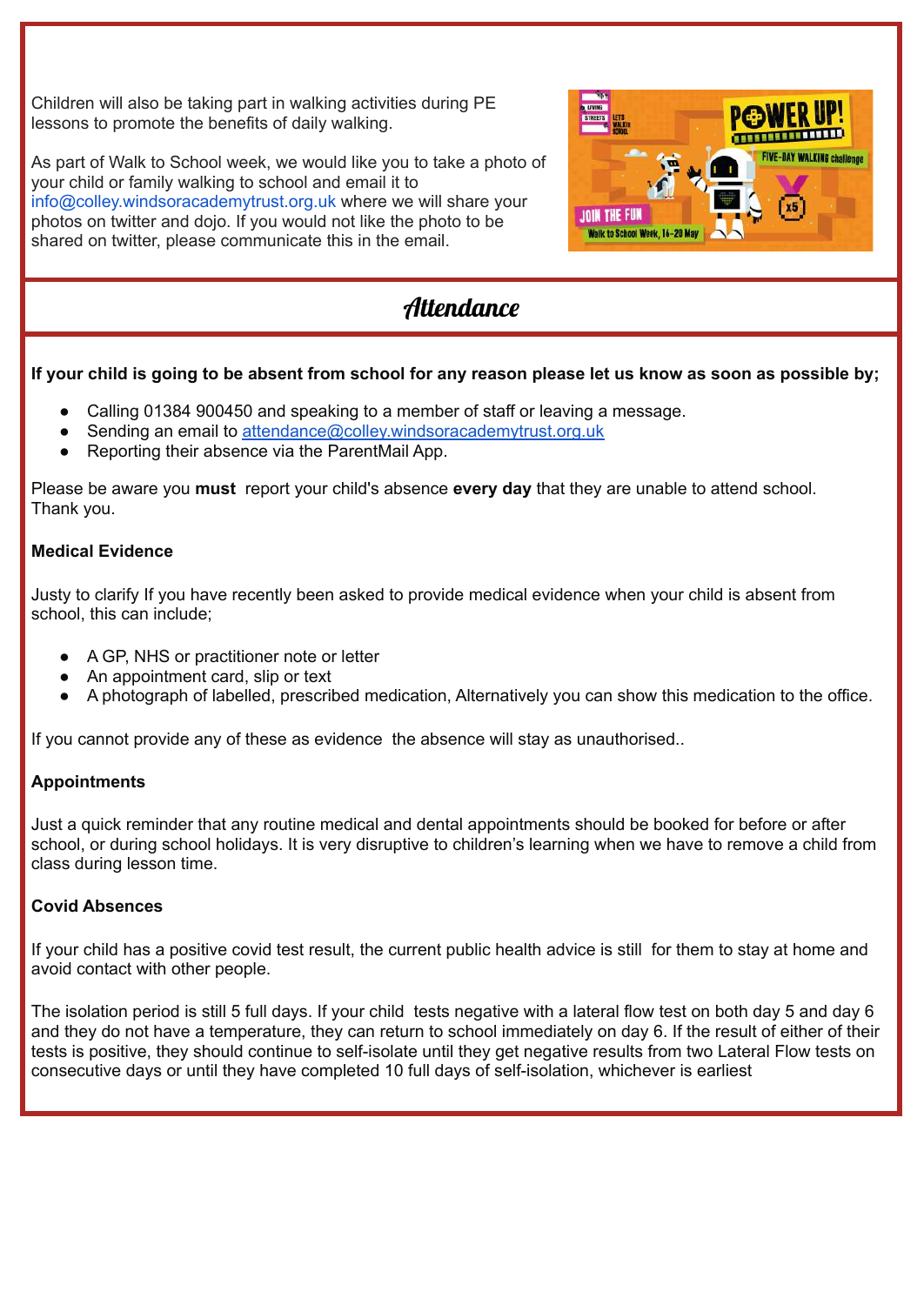# What's been happening in school this week?

### **Nursery**

This week in Nursery we have started our new topic on plant growth. The children have been learning all about how plants grow. Throughout the week we have been looking at the stages of plant growth and learning new vocabulary such as roots, shoot and stem. The children also got an opportunity to do some planting with Mrs Williams, making a hanging basket for the outside house.



In WCR this week, we have started to explore our new text. We found out that the book is set in a forest and we will get to meet a fox, a hedgehog, some mice and some bunny rabbits. We also found out that there will be a recipe in our story and we looked at the different features of a soup recipe. Then, we worked together to follow the recipe to make our own vegetable soup using carrots, parsnips and onion. Some of the children even chose to try the soup once it was cooked and blended!

In maths this week, we have continued our work on linking numerals to amounts. The children have worked really hard on this concept over the past two weeks and we have done a lot on number recognition to 5 and ensuring that children understand what each number means. The children have been challenged throughout the week to get a number of objects and return them to an adult and have all been doing really well.

We hope you have a wonderful weekend!

### **Reception**

Reception children have had a great week learning how to plant seeds and what plants need to grow. They have started to plant flowers in the reception playground and they have also planted their own bean or sunflower seed. Let's see which grows first over the next few weeks.

Children have been following a non fiction instruction text map to help them to plant seeds and have also been creating their own instructions using pictures and words.

We will be continuing to learn about growing next week.





In maths children have secured their knowledge of doubling amounts to 5, using pictures, songs and numbers. In the mornings, the children have started to focus on writing their own number sentences using symbols and numbers. Encourage your child to have a go at writing simple number sentences at home and encourage them to read the number sentence out loud. E.g.  $2 + 2 = 4$ . 2 plus 2 is equal to 4.

This week the children have also had a visit from the school nurse and learnt more about oral health and the importance of brushing their teeth every day. The children were very keen to ask questions!

In Whole Class Reading, the children have learnt about bears and different settings and correctly predicted that their new book is We're Going on a Bear Hunt. The focus for this book is maps. We are looking forward to seeing what maps children create next week.

Next week we will be starting our library visits to Cradley Library. Thank you to parents for attending RDW's parents evening. If you still need to organise an appointment please send a message to Miss Tudor or Mrs Williams, on class dojo, to organise a time.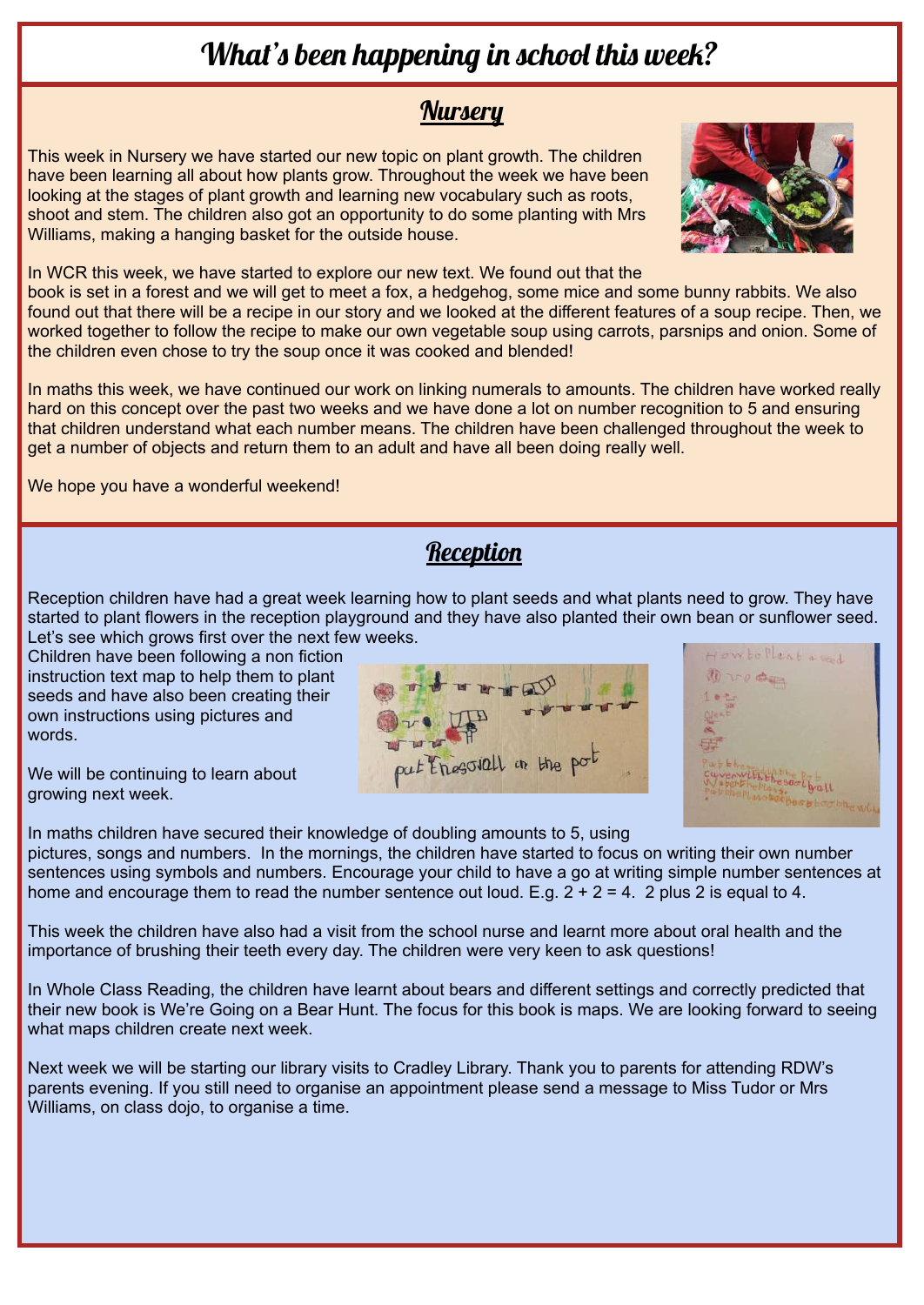# Year 1

This week we have been looking at the artist and writer Eric Carle who wrote and illustrated many books including The Hungry Caterpillar. We watched a video showing how he created his own coloured paper and then used them to make collages. The children then had great fun painting their own coloured paper, using different colours and adding texture by painting with forks and lego blocks or adding paint with bubble wrap. We hope to make our own collaged mini beasts next week.

In English we have finished writing our own non chronological reports. We started the week by writing about spiders. We used the facts we had collected last week and added headings, subheadings



and a labelled diagram. Then the children had the opportunity to work more independently to produce a report on ladybirds. They looked great and they worked hard to include all of the features we had been learning about.

We had Mr. Blount back with us for PE, this week, which the children were very happy about. They got to show him how well their skipping was coming along. He was very impressed!



They then carried on practising their throwing and catching skills by playing the head shoulders knees and toes challenge game. The children had to throw the ball into the air and touch their head before catching the ball. Each time they added another body part until it was… throw the ball, touch your head, shoulders, knees and toes before catching. It was great to observe as you can imagine! We had great fun.

> We are now half way through our whole class reading book for this term, Flat Stanley. The children had great ideas predicting how Stanley actually became flat, although some were a little horrific! We are really enjoying the story, following Stanley's adventures so far and finding out what you can get up to if you happen to be flat!

Have a lovely weekend!



Year 2

The children have been fascinated this week with our class caterpillars! They have kept a watchful eye on their development and at the start of the week predicted what they would look like next. By Friday the children were so excited because they had all turned into chrysalides. We look forward to moving them to their new home next week. We have also learnt about the life cycles of animals and humans, with a particular focus on penguins.

We have continued to read The Hodgeheg this week, focusing on what learner skills our main character Max is showing. The children enjoyed reading parts of this

week's chapters as there were lots of tricky jumbled up sentences to decipher.

In writing the children have planned, written and edited their own adventure stories about the lost penguin called Solo. The children have all been creative in thinking of their own problems for the character to face and how they could resolve them. It was lovely to see lots of the descriptive techniques from the past two weeks being used in their writing too.

Year 2 wowed Mrs Carter this week in their RE lesson. She was so impressed with how responsible and respectful the Year group were when learning about the traditions of the Muslim religion. The children could speak confidently and share their personal experiences with their peers.

The children were very excited this week to have Mr Blount again for PE! They couldn't wait to show off their skipping skills and get competing again. As next week is 'Walk To School' week we will be doing some walking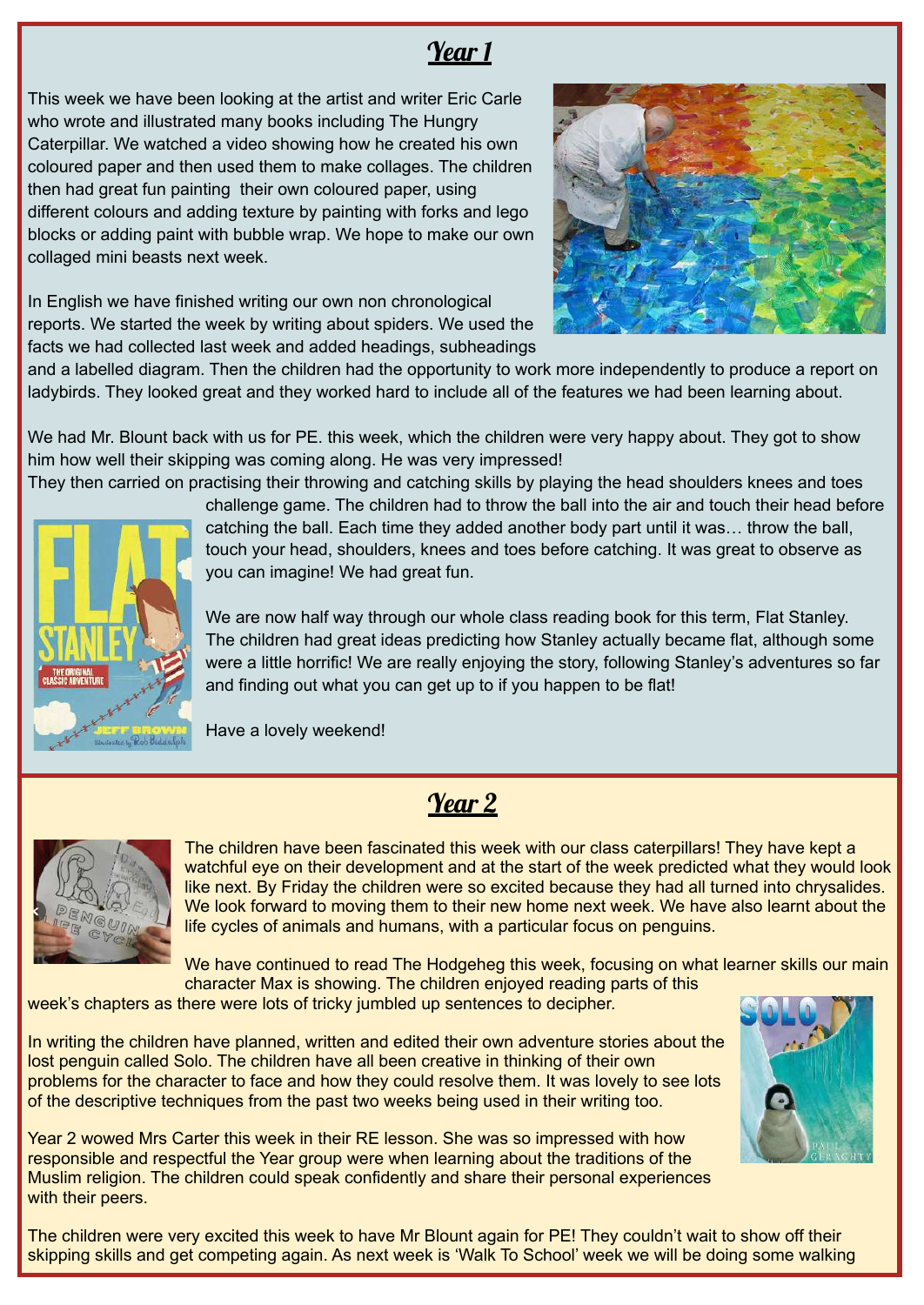races in PE. I know the children are keen to keep earning their badges walking to school too!

As a year group this week, they have all worked incredibly hard in maths, revisiting lots of their basic skills! We have looked at fractions of numbers, addition, subtraction, multiplication and division! I'm sure if you ask your child they could impress you with their different methods.

We hope you all have a lovely weekend and the children get a well deserved rest!

# Year 3



Last week we considered the many different roles we had as a person; a son, brother, friend, cousin etc. This week we linked that concept to the faith of Hinduism. The God Brahman has many different roles; different representations for different things.

This is Ganesha, the God of education and wisdom. Can your child tell you the names of some of the other Gods they found out about?

We continued learning about humans and animals in Science with a focus on the function of the skeleton. We now know it supports, allows movement and protects organs. The children looked at x-rays of human bones and now know the names of many of the bones we have. Can they remember which is the smallest bone we have?

In Maths we have continued exploring, describing and drawing shapes. We have been describing their properties including those with lines of symmetry.

We have been planning our own fables in English over the week. We selected the moral we wanted to explain through our story and the animals best suited to showcase the message. There are some interesting combinations of Bull and Tortoise, Elephant and ant and Gecko and Gerbil to name a few! We're looking forward to writing and reading them next week.

In PE the children have been trying out their throwing, catching and batting skills in cricket and their baton skills in relay drills. They work so well in their teams and it's always so nice to hear the children support and encourage each other. Next week is 'Walk To School' week so we will be doing some brisk walking and running to get the heart pumping! Well done to the 51 children who received their 'Walking to school' badge for April.

Have a lovely weekend everyone.

# Year 4

Year 4 have been working hard this week across a range of subjects.

In Maths, we have been tackling investigations again by organising our working out in tables. Investigations this week included; Using only 1/2m, 1/4m and 1m poles, how many ways are there to make a pole that is 2 1/2m long? And, If oranges are 45p and lychees are 25p, how many oranges and lychees can you buy for £6.35? On Friday's lesson, children were able to choose from a wide variety of problems to solve with a partner.

In English, we have been planning our own Ananse story by generating ideas for how an animal gets its features. For example; How did Ananse make Cheetah get its spots? How did Ananse turn Flamingo pink? How did Ananse give Snake scales? We used a story mountain to organise our ideas in preparation for writing next week.

Our Science this week focused on herbivores, carnivores and omnivores and how animal's teeth differ depending on what they eat. We looked at various animal diets and matched teeth types to diet types.

We are continuing reading our book 'Journey to Jo'burg' where we continue to discuss challenging issues such as racism.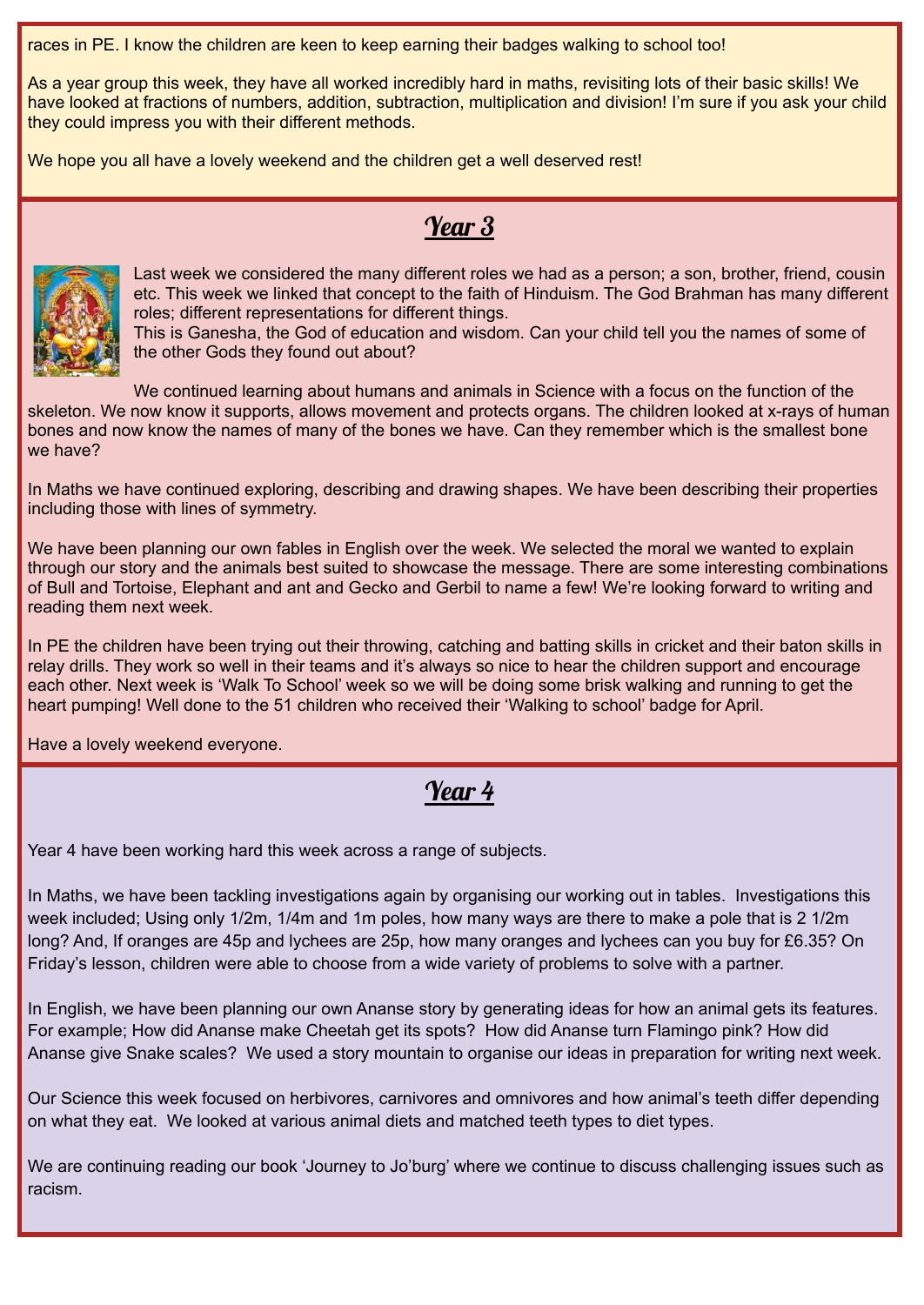As it is warmer outside, we have moved our focus to cricket and athletics in PE. We have practised passing a relay batton, sprinting, long distance running and throwing the javelin. Mr Blount says the harder you grunt when throwing, the further you will throw!

Art this week has seen all children design an African mask. Some children chose to use pastels and some children chose to use paper as a medium. Below are some examples.



Have a beautiful weekend!

## Year 5

It has been a brilliant week in Year 5, full of ASPIRE characteristics and values and full of achievements.

We would firstly like to say a massive well done to Year 6 during SATs week. Our Year 5 children have been really respectful and considerate whilst working in the same area of the school as Year 6 children. It is great to see this positive and collaborative approach to learning in upper key-stage two.

During our writing lessons this week, we learnt how to use inverted commas and how to punctuate speech correctly. We practised on mini-whiteboards and applied newly acquired skills into our writing once ready. We've finished the week by writing an alternative ending to our animated story - Wing. We've also practised the spellings of words where the 'ee' sound is spelt 'ie' or 'ei'. Children will be sent home today with the next spelling focus silent letters.

In maths, we started a new learning unit: Calculating with whole numbers and decimals. We explored how to multiply and divide whole and decimal numbers by 10,100 and 1000. We then applied addition and subtraction strategies with decimal numbers. We enjoyed our Talk Task, working with a partner to create the number one in five decimal steps.

During theme lessons this week, 5C and 5W created their animation backgrounds ahead of their visits from our animation artist.

### **Animation dates:**

5W - Thursday 19th May (all day with the artist)

5C - Thursday 26th May (all day with the artist)

Our year group trip to view our animation with other schools is on Wednesday 15th June (1:30 to 2:30pm) at Midlands Art Centre, Birmingham. Further details to follow.

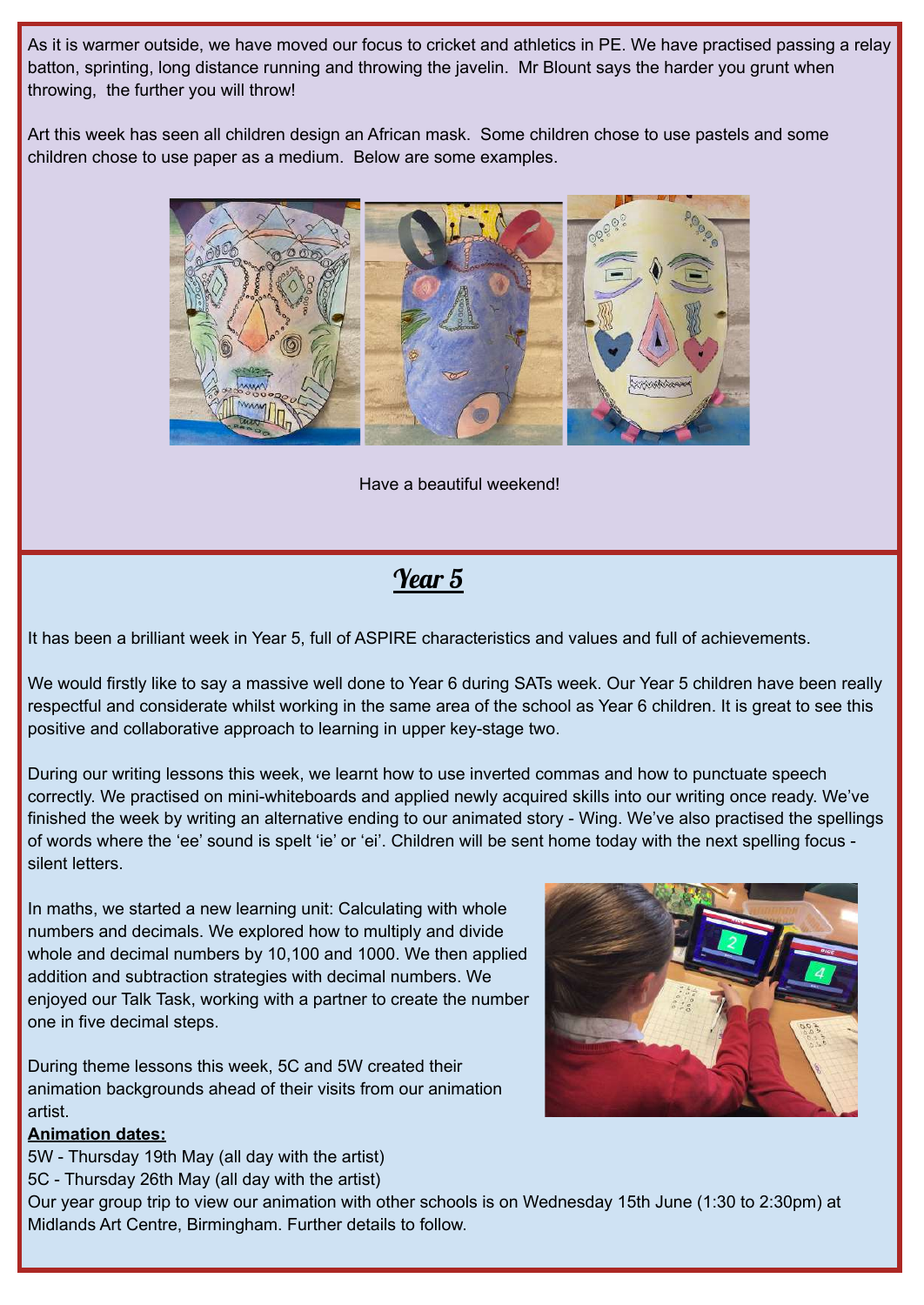In science, we discovered the human changes that take place during the teenage years. All staff are extremely proud of how respectful and responsible children were whilst discussing this topic. We've made double-page presentations sharing our research, they look so creative and are fab!

In our PE lessons this week, we developed our skills in cricket and rounders. We've worked on a range of throwing and catching techniques and also our understanding of positioning and rules.

Have an enjoyable and restful weekend.

# Year 6

The Year 6 staff would like to say a huge well done to all of the Year 6 pupils who have taken their SATs this week. They have worked so incredibly hard, demonstrating their independence and resilience throughout. The children arrived at breakfast club every morning with a smile on their faces, no matter how tired they were feeling, and gave 110% of their effort and energy in every test. We really could not be prouder of them. Well done Year 6!

Year 6 pupils took part in 'Take 10 with Ant & Dec' on Tuesday afternoon, which enabled them to reflect on what makes them 'Propa Happy' (the title of Ant & Dec's new book!). The children were challenged to join in with a drawing competition, whereby they created a cartoon drawing of the things in life that make them happy. What lovely timing for such positive thinking and chilled out drawing time after all of their hard work with their SATs and it was all in celebration of Mental Health Awareness Week!

On Friday, the children went to Haden Hill Park as a lovely treat to end their week of SATs. The children loved every minute of it; playing with their friends, eating their picnics and enjoying the free time. They deserved it!

We wish Year 6 a very restful weekend.

 $N$ *PHIM*....

Beaver Scouts group recruiting new members

If your child is interested in becoming a Beaver Scout, one of our parents has asked if we could mention the following:

Every Tuesday night from 6.00pm-7.15pm at the Scout Hut, Foxcote Lane (just past The Why Not Pub) the Beaver Scout group meets to do activities, games and crafts. Six year old boys and girls are welcome.

### Colley Lane Website

If you haven't already, please take the time to look at our new website at <https://www.colley.dudley.sch.uk/> You will be able to find all the information that you need about our school including key information, news and dates and parent information.

### Audio Books

Audio books are a fantastic way to engage readers and offer a perfect opportunity to enjoy sharing a book with your son or daughter at home. Sooper Books very kindly donated their entire library of audio books for children to enjoy at school so we will be enjoying these in our lessons. If you wish to dip into a sample of these books at home, please access them via our school website on the following link:

<https://www.colleylaneprimary.org.uk/teaching-and-learning/reading-at-home/>

Here you will find a range of award-winning fairy tales, bedtime stories, fables and poems. Some of the titles are samples and there are a few stories which are free to access all of the time.

We would like to thank Sooper Books for their generous donation. If you would like to sign up for a membership to Sooper Books from home, they are currently offering a 1 week free trial or a £3.00 monthly subscription.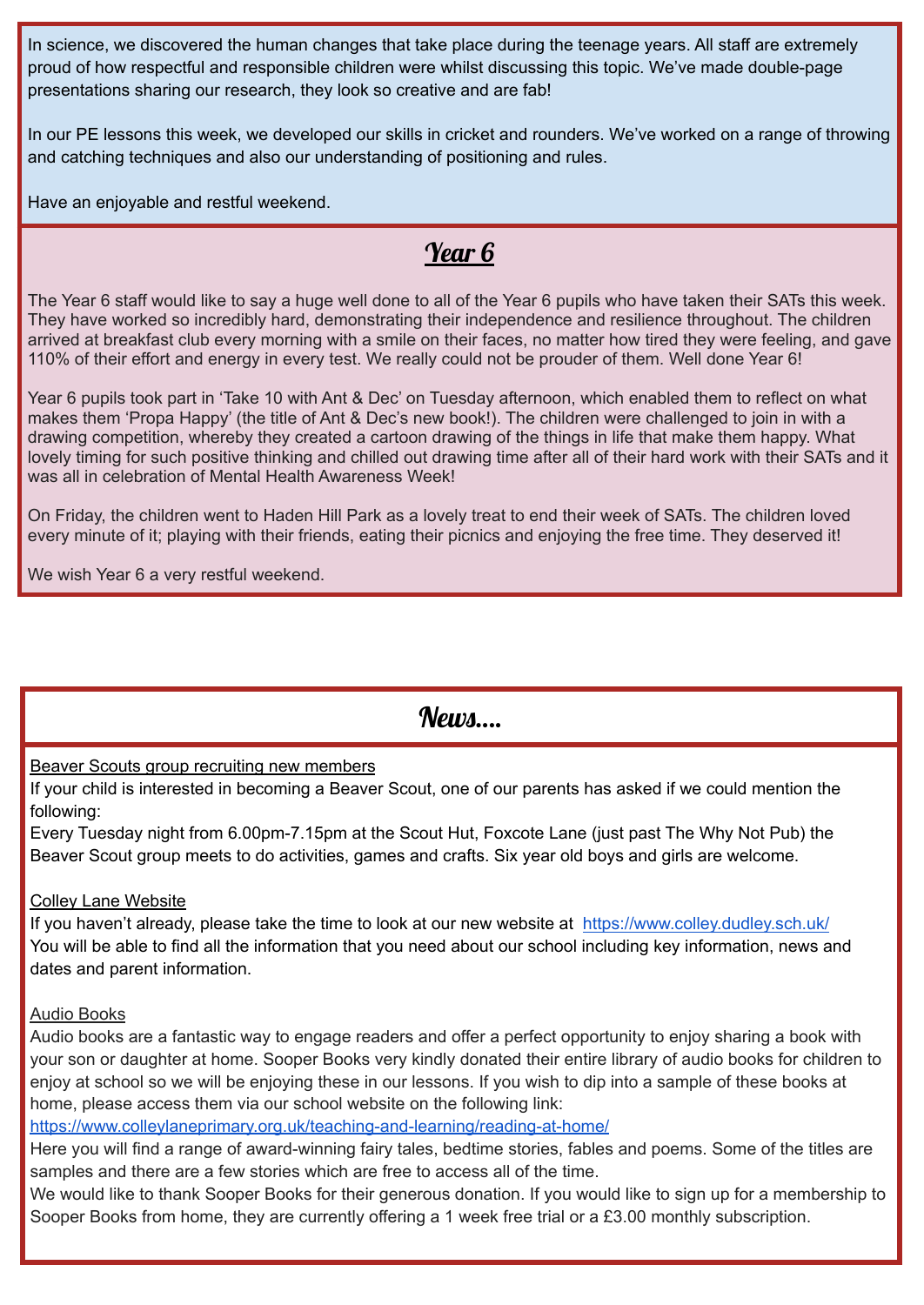#### Netflix Age Ratings

You will be aware that Netflix is hugely popular across all ages but there have been concerns in relation to age ratings and the type of content that is recommended to viewers. Like many other services, Netflix uses algorithms to determine what you might like to watch based on viewing history, what you have liked etc.

Since last year, Netflix has been working with the BBFC and 100% of the content on Netflix is now age-rated to BBFC classification standards. It is the first UK streaming service to accomplish this.

Here is a quide on how to set up a child account and choose maturity ratings. [Parental](https://help.netflix.com/en/node/264) controls on Netflix

# Pupil Achievements

This week's Hot Chocolate Friday children: 9th May (moved from 6th May)

| <b>RDW</b>       | <b>RY</b> | 1 <sub>N</sub> | 1 <sub>MS</sub> | 2D     | <b>2E</b> | 3H    | 3W    |       |
|------------------|-----------|----------------|-----------------|--------|-----------|-------|-------|-------|
| Raid &<br>Luanna | Tommy     | Layan          | Zaakirah        | Jenson | Zakai     | Logan | Logan |       |
|                  |           |                |                 |        |           |       |       |       |
| 4R               | 4K        | 4H             | <b>5W</b>       | 5C     | <b>5A</b> | 6H    | 60    | 6S    |
| Summer           | Sofia     | Shubmeet       | Zachy           | Mayson | lysha     | Salwa | Alex  | Azaan |

Hot Chocolate Friday children: 13th May

| <b>RDW</b> | <b>RY</b> | <b>1N</b>      | 1MS       | 2D     | 2E        | 3H        | 3W        |           |
|------------|-----------|----------------|-----------|--------|-----------|-----------|-----------|-----------|
| Imaan      | Paiyn     | Annie-<br>Rose | Tatum     | Madiha | Bethany   | Kelise    | Alyssa    |           |
|            |           |                |           |        |           |           |           |           |
| 4R         | 4K        | 4H             | <b>5W</b> | 5C     | <b>5A</b> | 6H        | 60        | 6S        |
| Ayat       | Mariam    | Daisy          | Freya     | Ishan  | Jack      | Park trip | Park trip | Park trip |



Well done to Ethan Foxall in 3W who was voted as 'Players player' of the year by his U8 team mates at Old Halesonians Rugby Club. His whole team has played fantastic all season and have become such good friends. Great work Ethan!

A massive well done to Piper-Blêu in 2E and Indi and Ellena in 2D, they played the last match of the season on Saturday. They all played absolutely amazing and all won player of the match - Well done girls!

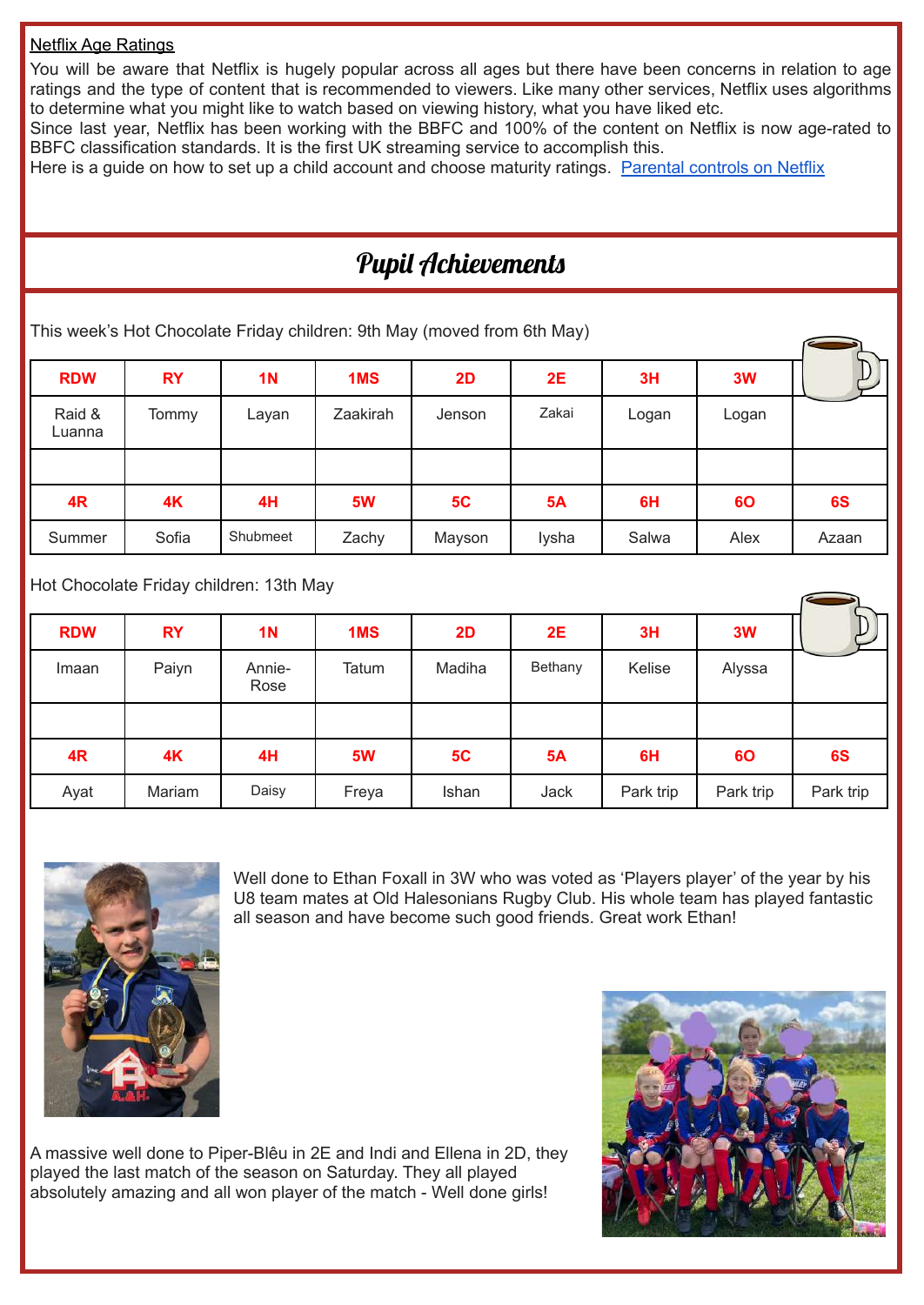Well done to Bailey-Joe in 3W who got player of the match in his last game of the season on Sunday - Amazing playing Bailey-Joe!



Congratulations to Ryan Harrison in 6H who got man of the match for his team Blakedown Colts last week - Well done Ryan!







Well done Dylan in 4R, he received his 'blue belt' and was graded a B! He has worked very hard over the last three months!.

Please email achievements to [info@colley.windsoracademytrust.org.uk](mailto:info@colley.windsoracademytrust.org.uk)

# The Kindness Corner

### **Action for happiness**

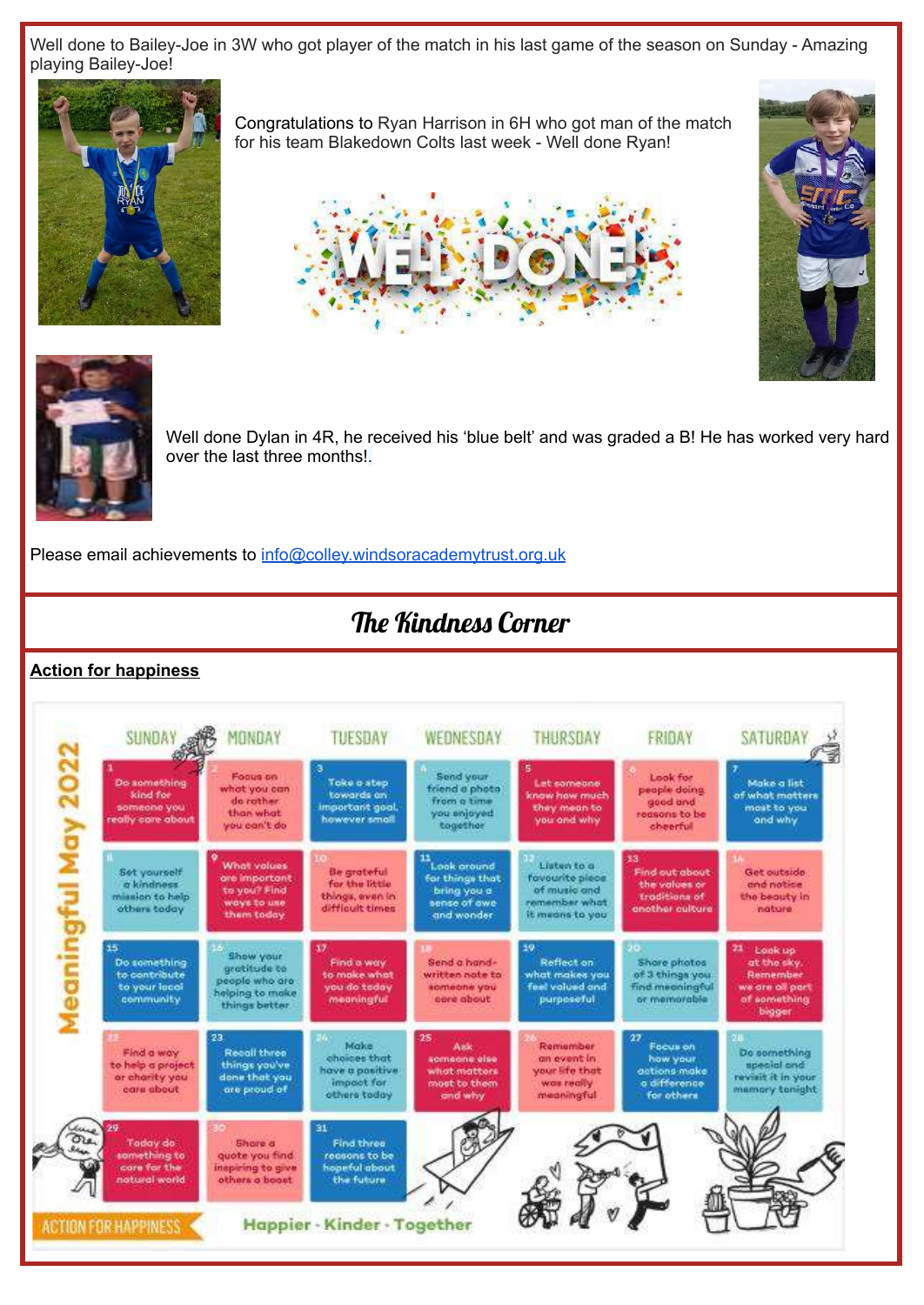#### **Black Country Food Bank**

The collection box for Black Country Food Bank is now in the school foyer where donations can be brought in at any time throughout the school year. If you are able to donate any non-perishable food items please bring these along to the school office where we will collect them before donating them to help our local

food bank and community. Take a look at the amazing work they do by visiting their website at <https://www.blackcountryfoodbank.org.uk/>



### Diary Dates

#### **Summer Half Term**

Monday 30th May 2022 to Friday 3<sup>rd</sup> June 2022

Return to school on Monday 6<sup>th</sup> June 2022

#### **Summer Holidays**

Thursday 21st July finish at 1.00pm

Friday 22nd July 2022 to Friday 2nd September 2022

Inset days Monday 5th and Tuesday 6th September 20222

**Return to school on Wednesday 7 th September 2022**

#### **Autumn Half Term**

Monday 24th October to Friday 28th October 2022

Return to School on Monday 31st October 2022

#### **Winter Holidays**

Monday 19th December 2022 to Monday 2nd January 2023

Return to School on Tuesday 3rd January 2023

#### **Bank Holidays**

May Day – Monday  $2^{nd}$  May 2022

#### **Inset Days**

Monday 27th June 2022

Monday 5th, Tuesday 6th September 2022

### Sports Clubs

Colley Lane Sports Club News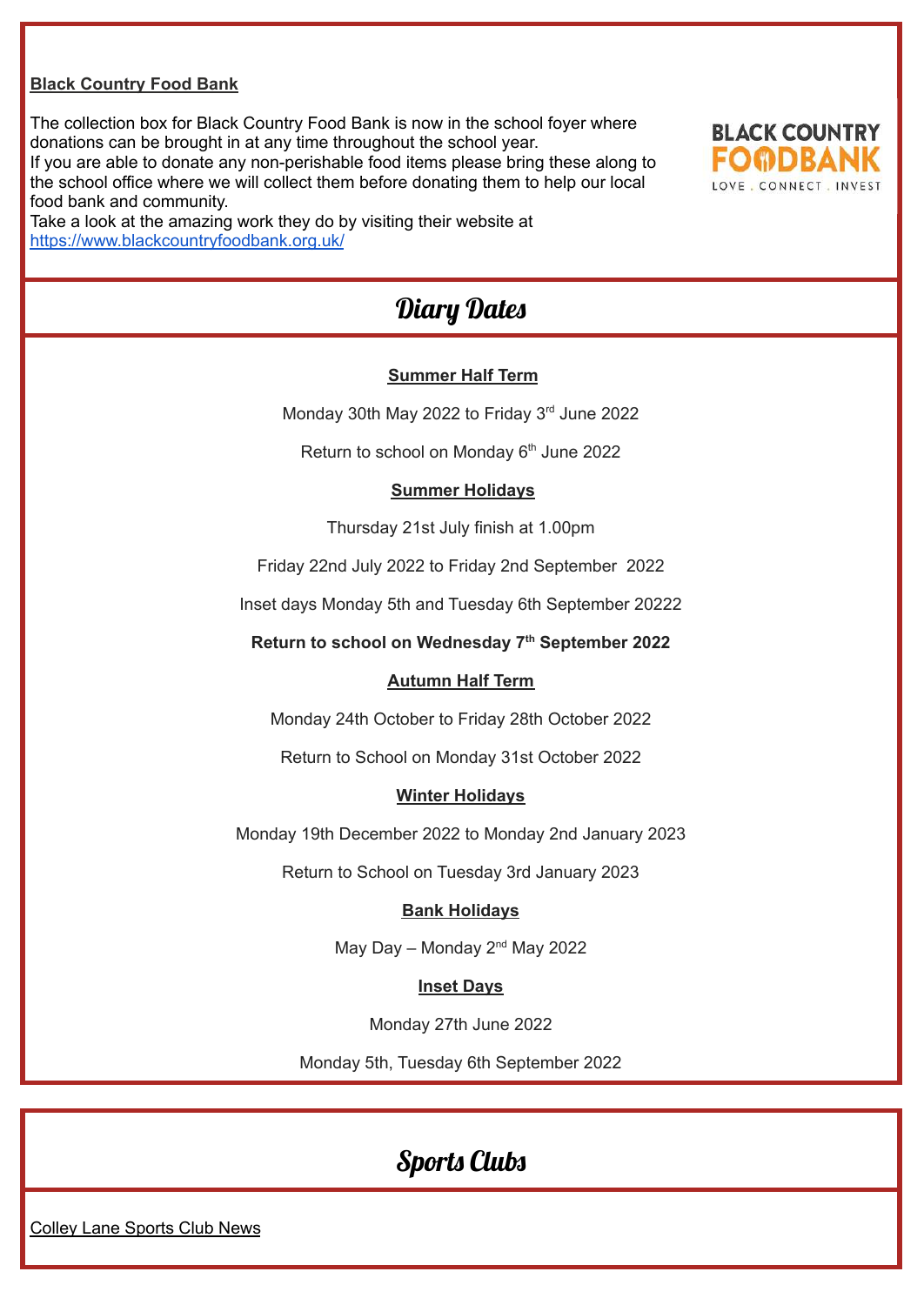Well done to everyone who has attended a club this week. The children are doing really well learning new skills and practising ones learnt before. There are still places at most clubs so there is still a chance to come along and join in especially in the morning before school. Over the next couple of weeks we have got some great competitions coming up which we are preparing hard for.

The price of clubs is £1 per club to a maximum of £3 regardless of how many clubs attended per week (this doesn't include JSB clubs.)

Unless your child has PE on the same day as a club they must come in school uniform and bring their kit to change into. If they are participating in a club before school they can come in their kit and bring their uniform to change into if they don't have PE that day, this also applies to the JSB club.

| <b>Sports Clubs</b> |                                                                                       |       |                                                                                 |                |  |  |
|---------------------|---------------------------------------------------------------------------------------|-------|---------------------------------------------------------------------------------|----------------|--|--|
|                     | <b>Before school (Start time)</b><br><b>Cost</b>                                      |       | After school (Finish time)                                                      | <b>Cost</b>    |  |  |
| <b>Monday</b>       | Y4, Y5 and Y6 Cross Country<br>(8.00)                                                 | £1.00 | Y3 & Y4 Multi Sports (4.15)<br>YR, YI & Y2 Multi Skills<br>$(4.30)*$ <b>JSB</b> | £1.00<br>£3.00 |  |  |
| Tuesday             |                                                                                       | £1.00 | <b>Y4, Y5 &amp; Y6 Netball (4.15)</b>                                           | £1.00          |  |  |
|                     | <b>Y3, Y4 and Y5 Tri Golf (8.10)</b>                                                  |       | <b>Y5 &amp; Y6 Dance (4.15)</b>                                                 | £1.00          |  |  |
|                     |                                                                                       |       | Y5 & Y6 Football (4.30)* JSB                                                    | £3.00          |  |  |
| Wednesday           | Y5 & Y6 Football (8.00)* JSB                                                          | £2.00 | $\gamma$ 5 & $\gamma$ 6 Athletics (4.15)                                        | £1.00<br>£3.00 |  |  |
|                     | Y3 & Y4 Football (8.00)* JSB                                                          | £2.00 | Y3 & Y4 Dodgeball (4.30) * JSB                                                  |                |  |  |
| <b>Thursday</b>     |                                                                                       | £1.00 | <b>Y5 &amp; Y6 Rounders (4.15)</b>                                              | £1.00          |  |  |
|                     | Y4, Y5 & Y6 Sportshall Athletics<br>-invite only (8.00)<br>Y4, Y5 & Y6 Cricket (8.00) |       | <b>Y3 &amp; Y4 Choir</b> (4.15)                                                 | £1.00          |  |  |
|                     |                                                                                       |       | Y1 & Y2 Football (4.30)* JSB                                                    | £3.00          |  |  |
|                     |                                                                                       |       | <b>Y3 &amp; Y4 Football (4.30) * JSB</b>                                        | £3.00          |  |  |
| <b>Friday</b>       | <b>YR, YI &amp; Y2 Football (8.00)</b><br>$*$ <i>JSB</i>                              | £2.00 | Y4, Y5 & Y6 Girls Football (4.30)                                               | £1.00          |  |  |
|                     |                                                                                       |       | <b>Y5 &amp; 6 Squad Football - Invite</b><br>Only (4.30) Y4 Football trials     | £1.00          |  |  |
|                     |                                                                                       |       | Y5 & Y6 Dodgeball (4.30) * JSB                                                  | £3.00          |  |  |

# Free School Meals

If your child is in Reception, years one or two, you will automatically be entitled for free meals under the new 'Universal Infant Free School Meals' criteria.